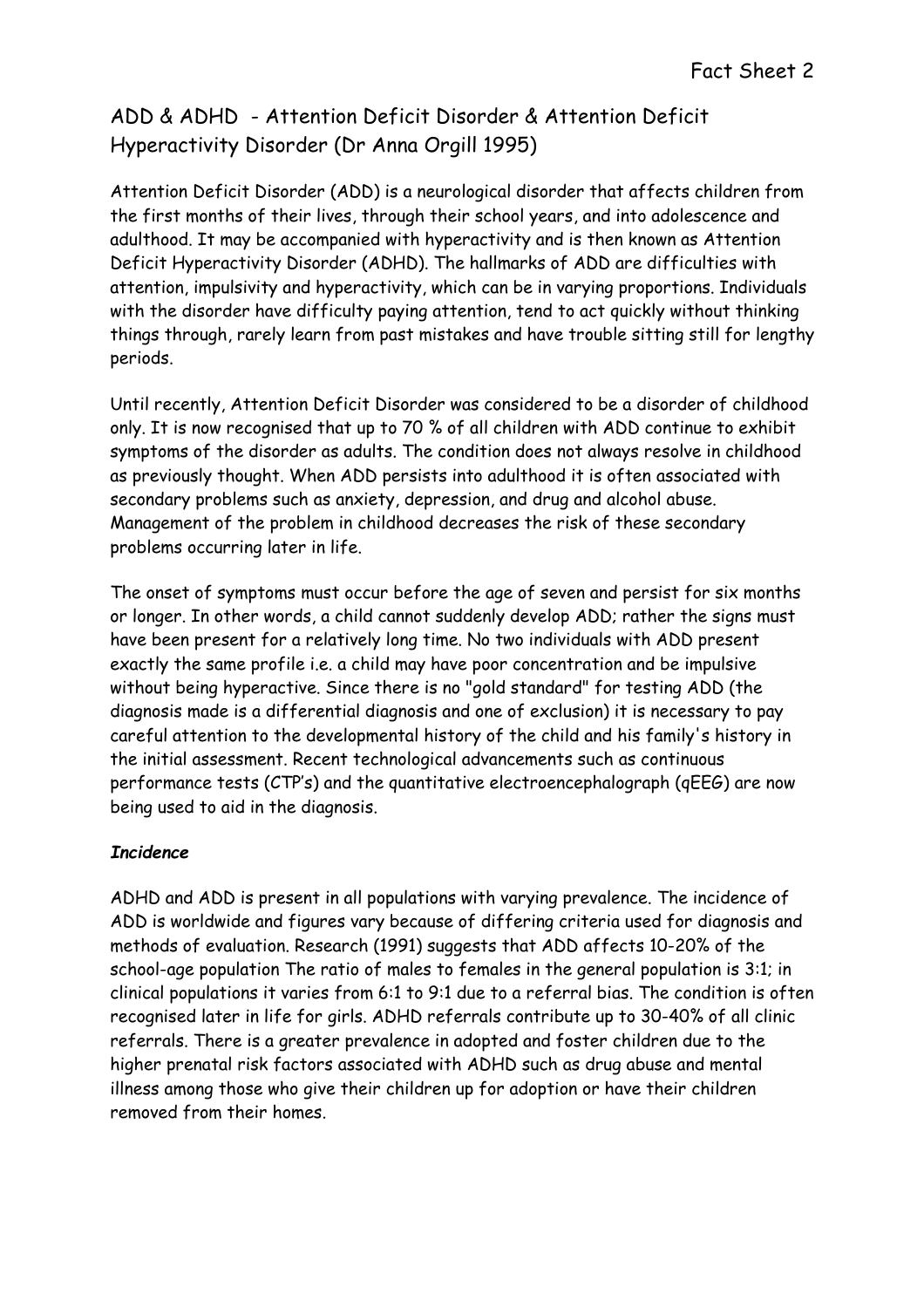#### Worldwide the incidence is:

| Australia      | $3 - 5%$ | China        | 11% |
|----------------|----------|--------------|-----|
| <b>USA</b>     | $3 - 8%$ | <b>Italy</b> | 12% |
| Germany        | 8%       | New Zealand  | 13% |
| United Kingdom | 10%      | Spain        | 16% |

Research with twins in Australia (Levy and Hay 1995) indicates a 91% concordance of ADHD in monozygotic (identical) twins. Similar studies worldwide (Biederman et al 1992; Faraone et al 1993; Gillis 1992; Dykman & Ackerman 1991) also reflect the same ratio. Dizygotic twins have the same concordance as other siblings. The concordance for other siblings is between 30 and 40% depending on who you believe.

#### Diagnostic Criteria for ADHD in Children

- \* Often fidgets with hands or feet or squirms in seat (adolescents and adults may describe a feeling of restlessness)
- \* Has difficulty remaining seated when required to do so
- \* Is easily distracted by extraneous stimuli
- \* Has difficulty awaiting turn in games or group activities
- \* Often blurts out answers to questions before they have been completed
- \* Has difficulty following through on instructions from others e.g. fails to complete tasks
- \* Has difficulty sustaining attention in task or play activities
- \* Often shifts from one unfinished activity to another
- \* Has difficulty playing quietly
- \* Often talks excessively

\* Often interrupts or intrudes on others eg. butts into other children's games or adult conversations

\* Often loses/forgets things necessary for tasks or activities at home or at school (eg.toys, pencils, books, sports gear, assignments)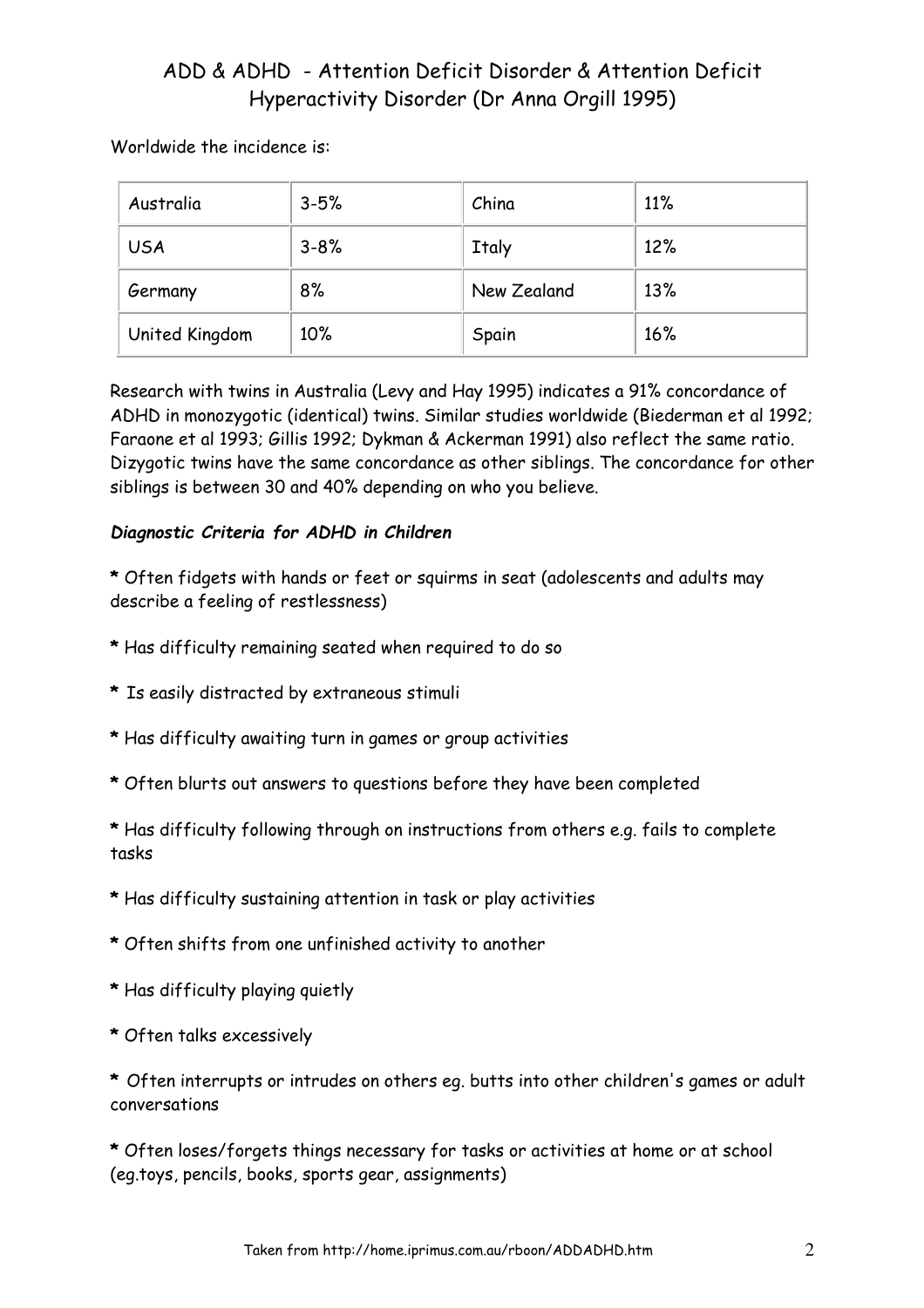\* Often engages in physically dangerous activities without considering possible consequences (not for the purpose of thrill seeking) eg. runs into the street without looking

Eight of the above must be present to make a diagnosis of ADD.

## Suggested Criteria for ADHD in Adults

Hallowell & Ratey (1994) list a chronic disturbance in which at least 15 of the following are present:

1. A sense of underachievement, of not meeting one's goals (regardless of how much one has actually achieved).

2. Difficulty getting organised.

3. Chronic procrastination or trouble getting started.

4. Many projects going simultaneously; trouble with follow through.(A corollary to No.3).

5. Tendency to say what comes to mind without necessarily considering the timing or appropriateness of the remark.

6. A frequent search for high stimulation.

7. An intolerance of boredom. (A corollary to No.6).

8. Easy distractibility, trouble focusing attention, tendency to tune out or drift away in the middle of a page or a conversation, often coupled with the ability to hyperfocus at times.

9. Often creative, intuitive, highly intelligent.

10. Trouble in going through established channels, following "proper" procedure.

11. Impatient; low tolerance for frustration.

12. Impulsive, either verbally or in action, as in impulsive spending, changing plans, enacting new schemes or career plans etc.

13. Tendency to worry needlessly, endlessly; tendency to scan the horizon looking for something to worry about, alternating with inattention to or disregard for actual dangers.

14. Sense of insecurity (despite security, they their world could collapse).

15. Mood swings, emotional lability, especially when disengaged from a person or project.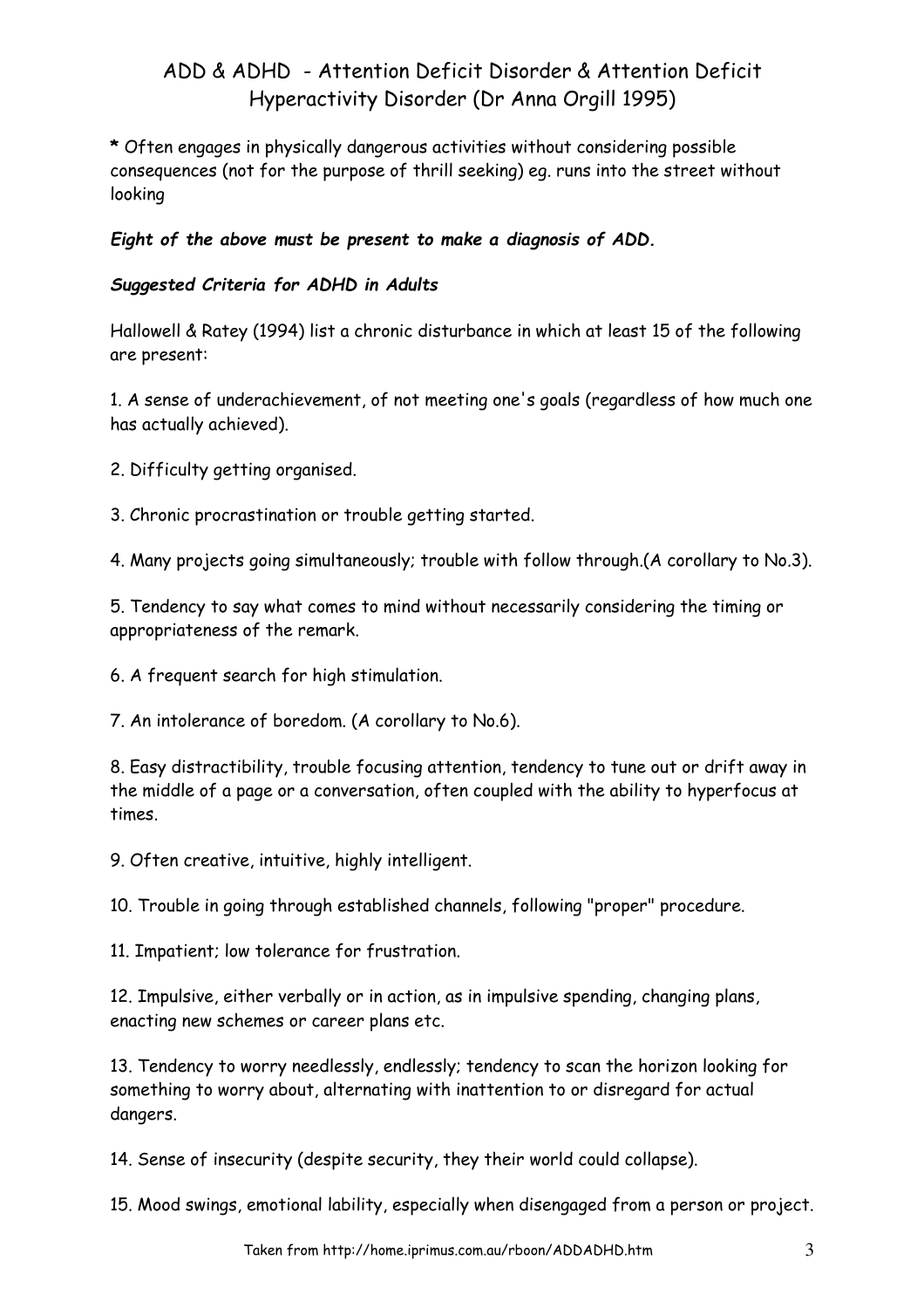16. Restlessness ("nervous energy"; pacing, drumming of fingers, shifting position while sitting, leaving a room or table frequently, feeling edgy while at rest.

17. Tendency towards addictive behaviour (caffeine, alcohol, cocaine, smoking, gambling, shopping, overeating, overwork).

18. Chronic problems with self-esteem.

19. Inaccurate self-observation.

20. Family history of ADD or manic-depressive illness or depression or substance abuse or other disorders of impulse control or mood.

 Childhood history of ADD (signs and symptoms must have been there even if it was not formally diagnosed).

Situation not explained by other medical or psychiatric condition.

The idea of Adult ADHD is new and somewhat controversial. Many adults only realise they have ADHD when they seek a diagnosis for their son or daughter. Up to 65% of children previously diagnosed with ADHD will continue manifesting symptoms of the disorder into adulthood. Furthermore, anti-social behaviour can be seen in 20%-45% of adults with ADHD, while 25% develop an anti-social personality (Barkley 1990). 12% may develop substance abuse (Gittelman et al 1985, Mannuzza et al 1993, Wender 1981). Anxiety and somatic disorders were reported in approximately 79% of ADHD children in adulthood. Additionally, interpersonal problems were reported by 75% and sexual adjustment problems in about 20% (Silver 1992, Weiss & Hetchman, 1986). Serfontein (1994) also suggested that up to 10% of the jail population are adult sufferers of ADHD.

By adulthood, the problems of academic underachievement noted in childhood will usually have become worse, with 30% failing to complete high school and only 5% going onto university compared to 41% of control study children (Barkley, 1990).

None of this is surprising if you remember that these adults have struggled, usually undiagnosed, with problems in many areas throughout their lives. Most notable in Adult ADHD are problems in the following areas: concentration, spelling, writing, reading, memory, organisation, restlessness, rigidity, relationships, and having a short fuse.

## Reconceptualisation of ADHD

Mounting evidence is increasingly suggesting that it is the behavioural class of impulsivity and hyperactivity, or poor regulation and inhibition of responses, that underlines ADHD.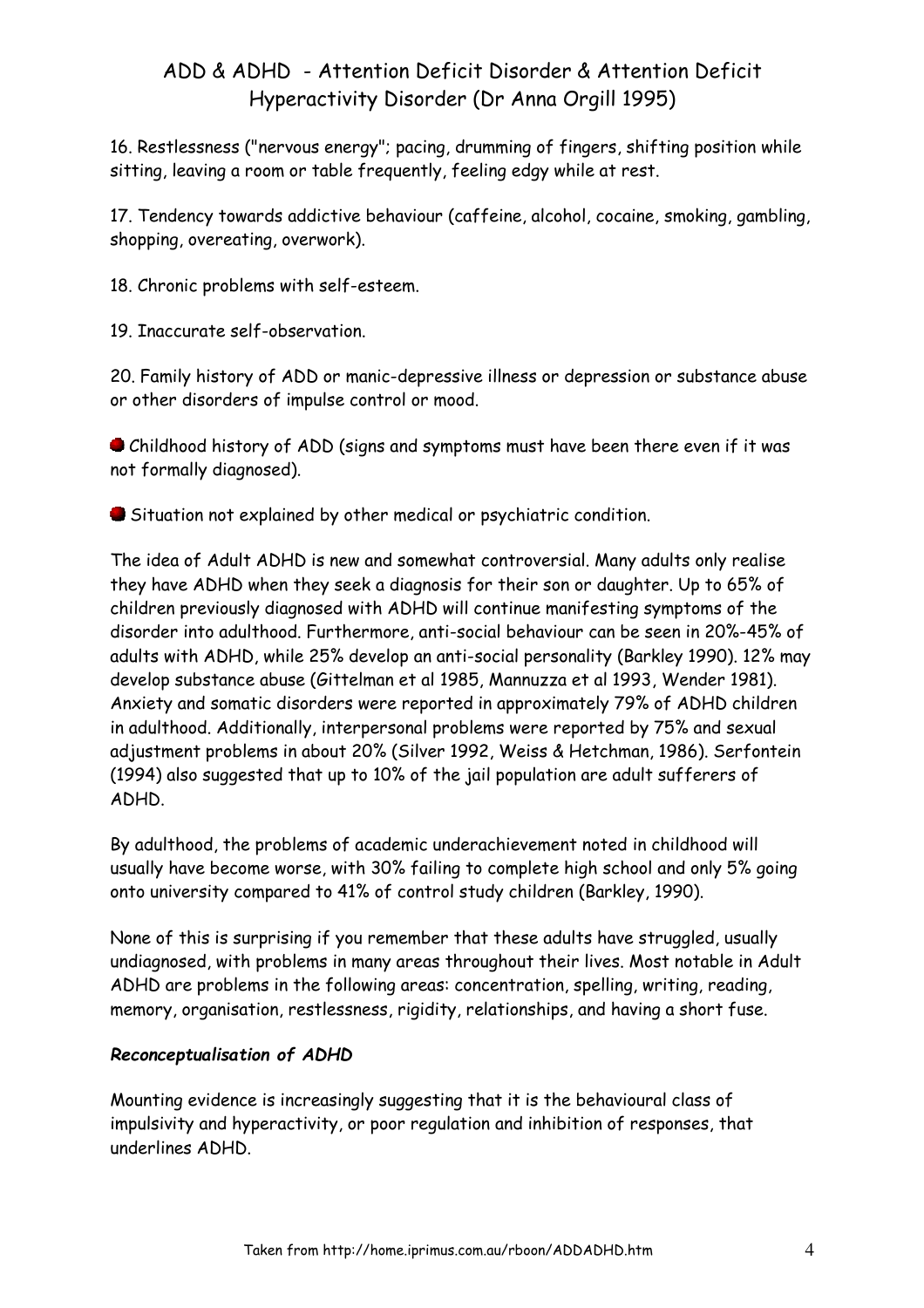The primary symptoms of ADHD can be more heuristically conceptualised as deficits in the functional relationships between child behaviour and environmental events rather than as cognitive constructs or capacities. ADHD is therefore a problem with the stimulus control or regulation of behavioural responses, particularly in the area of behavioural inhibition. Evidence suggests that deficits in behavioural regulation may stem from one or more of the following impairments:

- (1) diminished sensitivity to behavioural consequences,
- (2) diminished control of behaviour by partial schedules of consequences,
- (3) poor rule-governed behaviour.

Which of these may be proved to be primarily involved in ADHD is not yet clear. However, there is little doubt that present conceptualisations of ADHD as a problem in attention or impulsivity are losing their explanatory and prescriptive value, and are likely to be replaced by theories founded on motivational deficits rather than attentional ones.

Barkley (1997) proposes that response inhibition is a fundamental attribute linked to the performance of other executive functions viz: prolongation, separation and regulation of affect, internalisation of language, reconstitution and motor control and fluency. Tlere are three types of response inhibition: (1) the ability to inhibit a prepotent response (urge to act) before it happens (2) the ability to stop an ongoing response (action) that is ineffective, maladaptive or detrimental and shift to another (can you stop it quickly?) (3) the ability to protect the delay in response from outside interference. Acts of self control occur in the brain between the time the event occurs and the time it takes to respond. During this time interval the brain regulates action. Response inhibition is thus the key to these executive functions.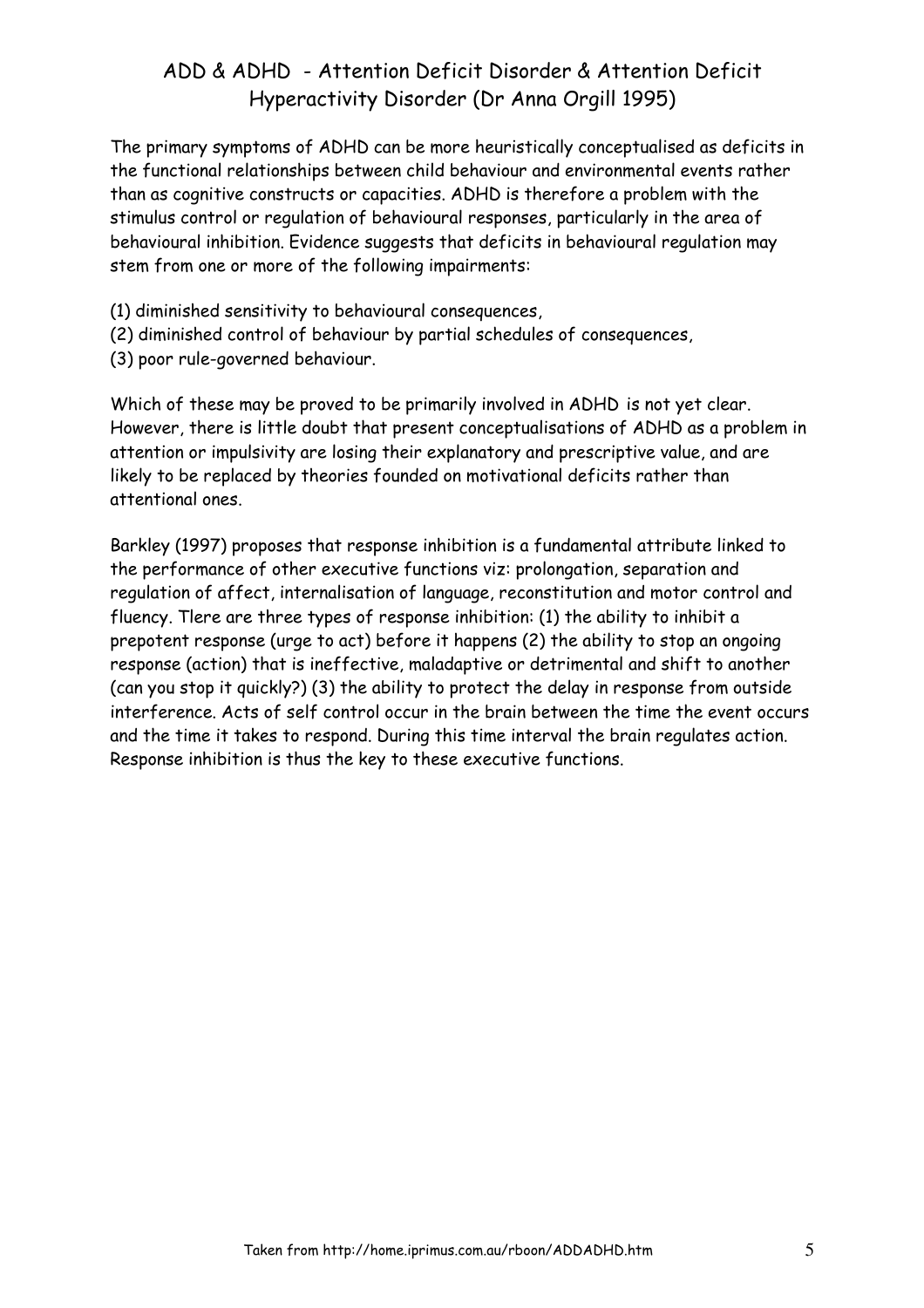Barkley's Reconceptualisation of ADHD (1999)



Thus the label Attention Deficit Disorder is a misnomer. Labelling it as such trivialises the magnitude of the expression of the response. Barkley and several Australian practitioners (Hutchins, Green, Chee, Nash,) describe the attention part of ADHD as referring to the allocation of mental resources i.e. the mismatch of demands and resources and the disorder occurs because of response disinhibition which creates secondary impairments in the executive functions which lead to deficient selfregulation as well as impairment in the organisation of behaviour over time which results in deficits in social/adaptive behaviour. Individuals with ADHD don't have a problem knowing what to do, they have difficulty doing what they know!

The clinical and legal implications of this reconceptualisation of ADHD are therefore enormous.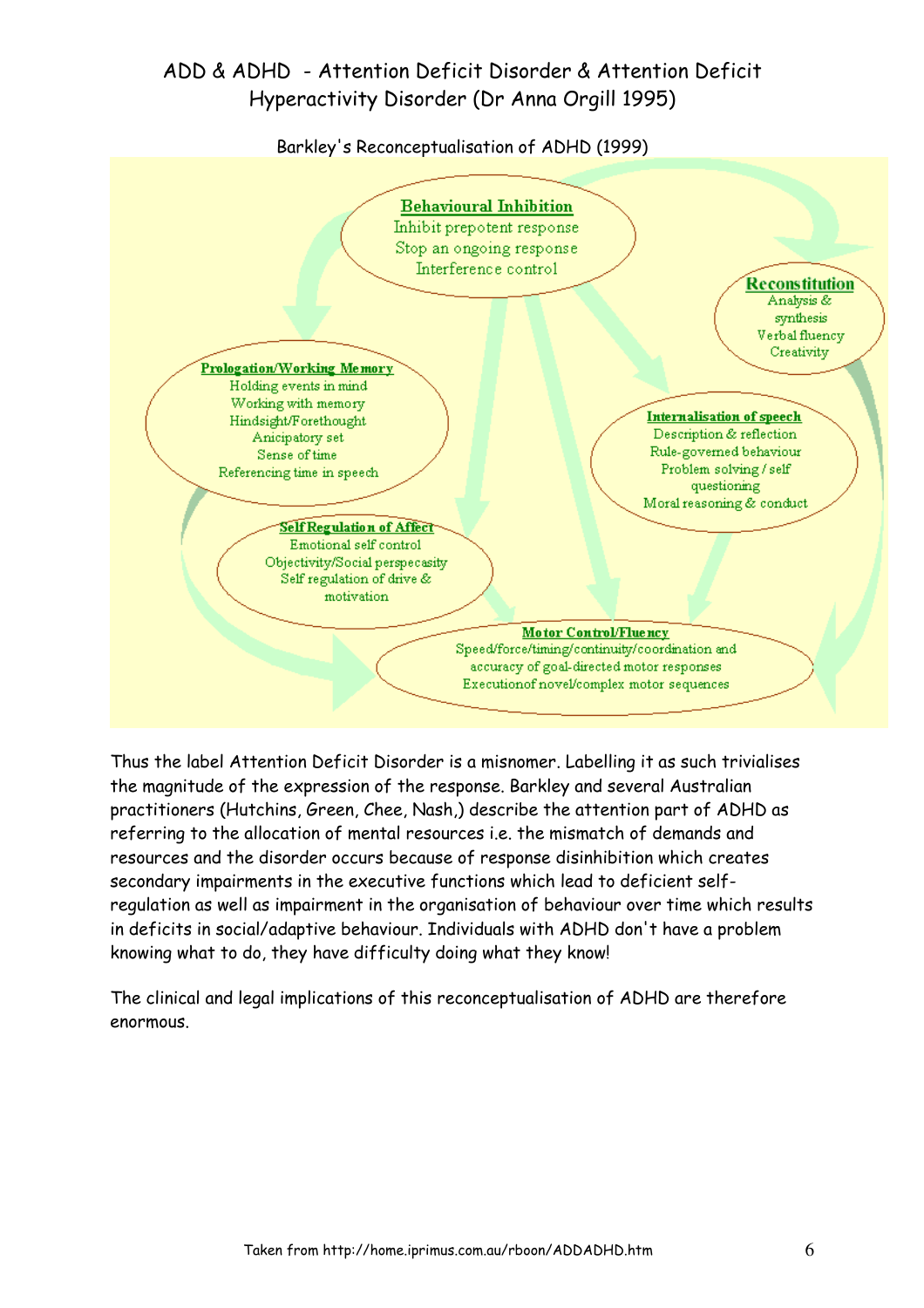#### Causes

While researchers still disagree on the exact cause of ADHD/ADD (Weinberg & Brumback 1992), two things are certain. First, it is an hereditary condition. Second, the problems of ADHD result from a subtle difference in the fine tuning of the brain. Neurological immaturity, decreased activation of the brain's reward system, dysfunction of the reticular activating system, deficits in the motivational system and underarousal of the brain have all been proposed to explain ADHD symptoms (Wender 1971, Silver 1992, Barkley 1990). Only 3-5% of ADHD have a history of significant brain injury and such injuries are unlikely to account for the majority of children with this condition.

## **Heredity**

Most children with ADHD seem to have a close relative with a similar problem. Often it is the father who found school years difficult or who underfunctioned academically for his abilities. Some ADHD adults have done very well in life but are still restless and inattentive, and fitted with a dangerously short fuse.

Additionally, ADHD and Learning Difficulties share the same genetic influence particularly in the areas of speech and reading (Levy & Hay 1995). Thus an ADHD child of a parent with both ADHD and LD usually inherits both the attentional and reading problems together.

Researchers now believe that a gene variation associated with AD/HD first appeared between 10,000 and 40,000 years ago and was probably a significant advantage to the early humans who had it. Specifically, DRD4 7R - is a gene associated with traits such as novelty-seeking, increased aggression and perseverance. According to Dr. Robert K Moyzis, in the January edition of the journal Proceedings of the National Academy of Sciences of The United States of America, possessors of these traits would have been more likely to survive the times.

This would seem to support Thom Hatmann's controversial hunter-gatherer theory of ADHD which he wrote in 1993. In light of the findings we will need to redress and reconceptualise our model of ADHD.

Perhaps our education ministers should be following the need of these children, and revisit the way our schools and classrooms are organised. "The Hunter School" in the United States follows a curriculum based upon instructional concepts created by Hartmann and others.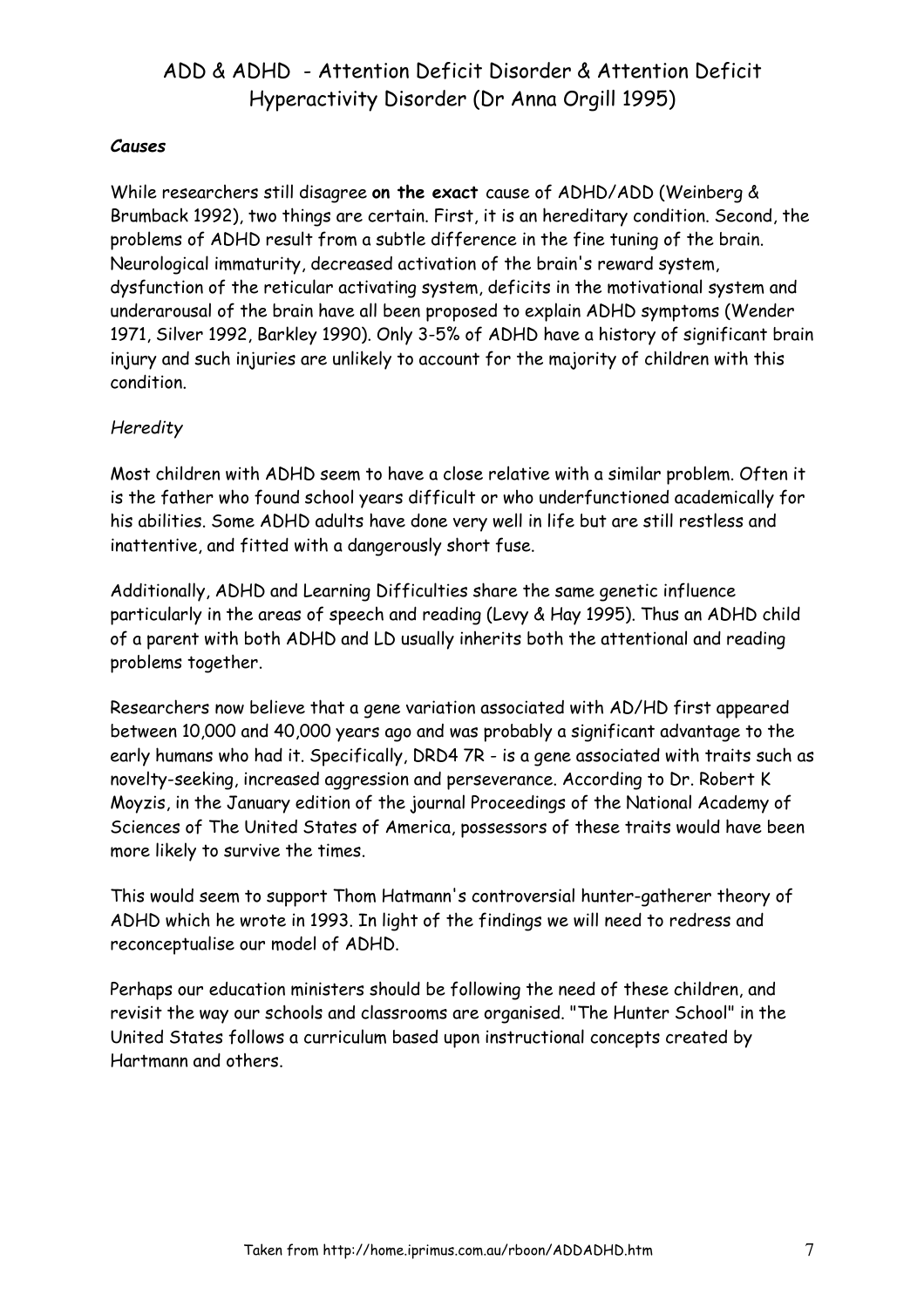## Neurological Function

At present the main research interest is in three areas: assessing frontal lobe function (the seat of executive control), studying the message transmitting brain chemicals (neurotransmitters), and investigating areas of under- and overfunction (SPECT scans). Since there are no significant lesions in ADHD/ADD, the use of EEG, CAT scans and MRI was ineffective since they only detect abnormalities in the superficial layers (cortex) and do not tap into the deeper parts of the brain.

In the late 1980's SPECT and PET scans looked at blood flow and glucose metabolism in different parts of the brain. Zametkin's 1990 study found that ADHD individuals metabolised glucose at rates 8% lower than the control group when performing continuous performance tests specifically designed to measure attention and vigilance to stimuli. This decrease in metabolic activity was most noticeable in the prefrontal and premotor regions of the brain. Additionally, decreased blood flow was indicated in the frontal lobes and the posterior periventricular region of the right hemisphere (Lou et al 1990). The caudate nuclei/striaturn were the most consistent areas of underfunctioning in ADHD individuals.



NONADHD ADULT ADHD ADULT

## ATTENTION DEFICIT-HYPERACTIVITY DISORDER (ADHD) IS REAL!

(There is a difference between these two brains. Positron emission tomography (PET) studies show that the rate at which the brain uses gluclose its main energy source, is lower in subjects with ADHD as compared to normal subjects. Alan Zametkin M.D., and his team of researchers at the National Institute of Mental Health published their landmark findings in the New England Journal of Medicine in November, 1990).

The striatum, frontal lobes and posterior periventricular regions are known to underlie aspects of response inhibition, inattention and incentive learning or sensitivity to reinforcement. As well as having complex connections with each other, these three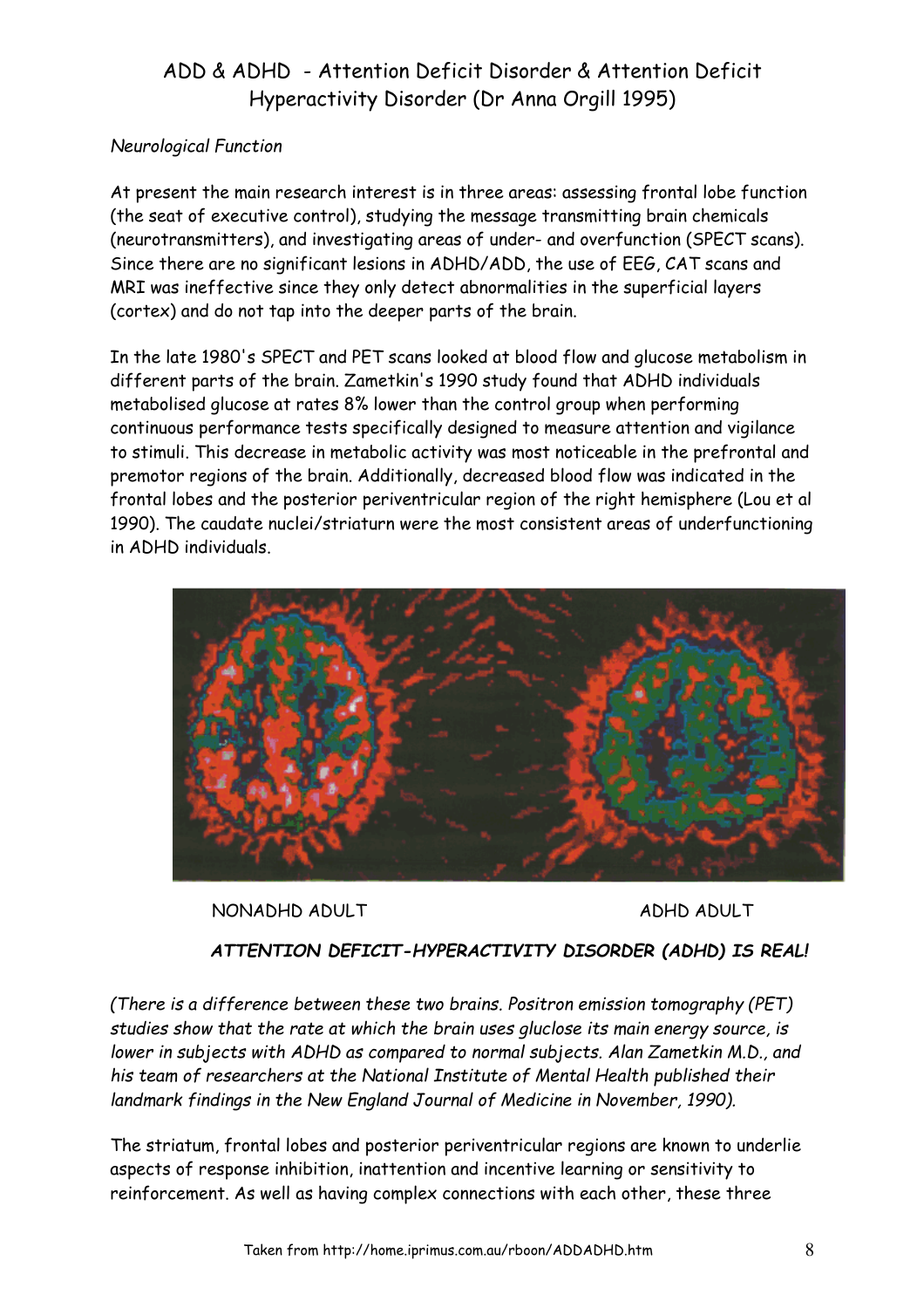regions are richly interconnected with the sensory cortices. They act as a gate, allowing important information to register but filtering out the noise of interfering information which prevents us from focusing on relevant messages. Because these "filters" are underfunctioning in ADHD they are unable to gate the hundreds of unimportant stimuli that arrive every minute. This constant unchecked bombardment shows up on SPECT scans as increased blood flow in regions that receive sight and sound stimuli (Stuss & Benson 1986; Heilman et al 1990; Lou et al 1989; Zametkin & Rapoport 1986).

When Ritalin was administered to ADHD children, its effect showed up on SPECT scans as a redistribution of blood flow in the brain (Klorman 1991). It appeared to increase the level of function of the under-perfused regions of the striaturn, posterior periventricular region and to a lesser extent the frontal lobes. This normalisation allowed the clutter of irrelevant messages to be screened out, which could then be seen as a reduction in blood flow to the vision and hearing areas. This filtering of irrelevant distraction helps concentration.

Additionally, evidence suggests that there appears to be both a reduction and imbalance in noradrenaline and doparnine, which regulate the electrical/chemical feedback, loop that controls behaviour (Bowden et al 1988, Heilman 1991, Riccio 1993). It has been suggested that dopamine forms a pathway between the motor centre and the frontal regions of- the brain, and another pathway from the limbic centre to the frontal regions of the brain. Thus dopan-line may have a role in connecting motor activity, emotion, attention and impulse control since it runs through the regions of the brain that regulate those functions.

Furthermore, dopamine and noradrenaline may regulate the overall output of the cortex. Speculations as to the role of working memory in ADHD are interesting (Goldman-Rakic). Working memory controls our ability to review our past, evaluate the present situation, and plan for the future. Without working memory, the world would be perceived as a series of discontinued events (like a series of unrelated slides) rather than a sequence (like a movie). One of the most frustrating aspects about ADHD is the inability to profit from experience, to focus on consequences and to navigate through tasks and social situations by what one has learned previously. If working memory is expressed in the frontal areas of the brain, and if the frontal lobes under-function in ADHD can we conclude that ADHD individuals have impaired working memories? At this stage the answer is no. This is an avenue for future research as methods of investigation and measurement become more sophisticated.

The right hemisphere controls executive or decision making capacities, visual-spatial abilities and our ability to process many sources of stimuli simultaneously. This dysfunction could prevent one from grasping the "big picture" (never quite understanding other people, always getting lost, losing things).

#### Comorbidities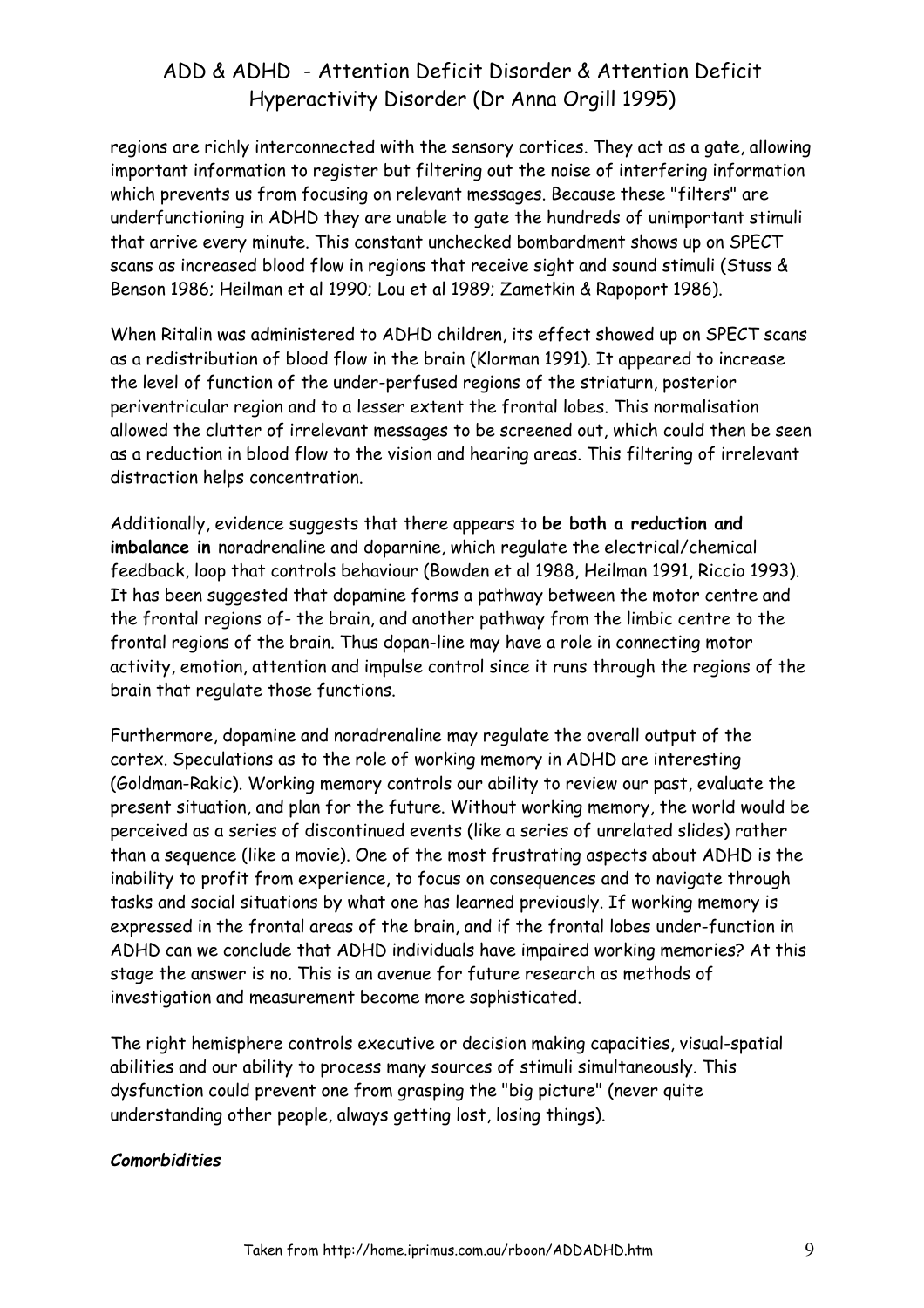Research has repeatedly shown that ADHD is often accompanied by other brain-related problems. Major depression, bipolar disorder (manic depression), anxiety disorders, oppositional defiant disorder (ODD), and Tourette's Syndrome (tic disorder) are all found more commonly in both children and adults with ADHD (Biederman, 1993, Hornig 1998). Additionally, brain researchers are now beginning to explore the connection between addictions and ADHD (Willens et al 1997). Those with ADHD are also more likely to experience "reward deficiency syndrome" as their brains crave adequate levels of daily pleasure through simple daily activities. Thus those with ADHD are literally "sitting ducks for addictions" (M. Lyon , 2000).

## NOTE: Untreated ADHD or ADD can result in "self-medication"

## click here>SEE THE RELATIONSHIP BETWEEN MARIJUANA ABUSE AND ADHD<click here

## click here>ALCOHOL AND BRAIN SHRINKAGE <click here

Furthermore, significant working memory deficits are common in individuals with ADHD (Benazra 1988, Felton 1987, Douglas 1990). Working memory enables a person to organise and efficiently complete tasks that are in front of them. Without a normal working memory the person has a very poor sense of time. Learning difficulties (slow reading, slow speed of processing information, difficulty following directions, learning maths tables) often result from this deficit. Unexpectedly, this lack of working memory is accompanied with the ability to "hyper-focus" on things they are interested in to the exclusion of everything else and may in part explain the "absent-minded professor syndrome". This ability to hyper-focus is potentially one of the most positive traits that accompanies ADHD. Those who learn to harness and direct this dynamic trait in a positive way can learn to soar high above their apparent disabilities and end up being very productive citizens (many high profile businessman have developed this trait).

In addition to ADHD being a brain problem, a wide range of physical complaints have been observed in children and adults with ADHD. Recurrent headaches, muscle aches and pains, abdominal pain (bacterial infections, intestinal parasites, food allergies, neurotoxins [Needleman 1993, 1995, Minder 1994], environmental toxicity [Cooley 1998, Lundin 1999]), severe fatigue, allergic disorders (asthma, eczema), respiratory infections, ear infections (for every ear infection, it can take from six to eight weeks for normal hearing to be restored after the acute phase of the infection has passed. This means that if a child has say, 6 recurrent ear infections he/she will have lost 24- 48 weeks of accurate language reception and storage). Furthermore, addictions are common in children and adults with ADHD. Allergic and respiratory symptoms become less frequent during adolescence and adulthood and physical symptoms become harder to define. However, many adults report a general feeling of malaise most of the time. Many adults eventually suffer from fibromyalgia (disabling condition of muscle pain and fatigue) or chronic fatigue syndrome (severe fatigue and numerous other conditions).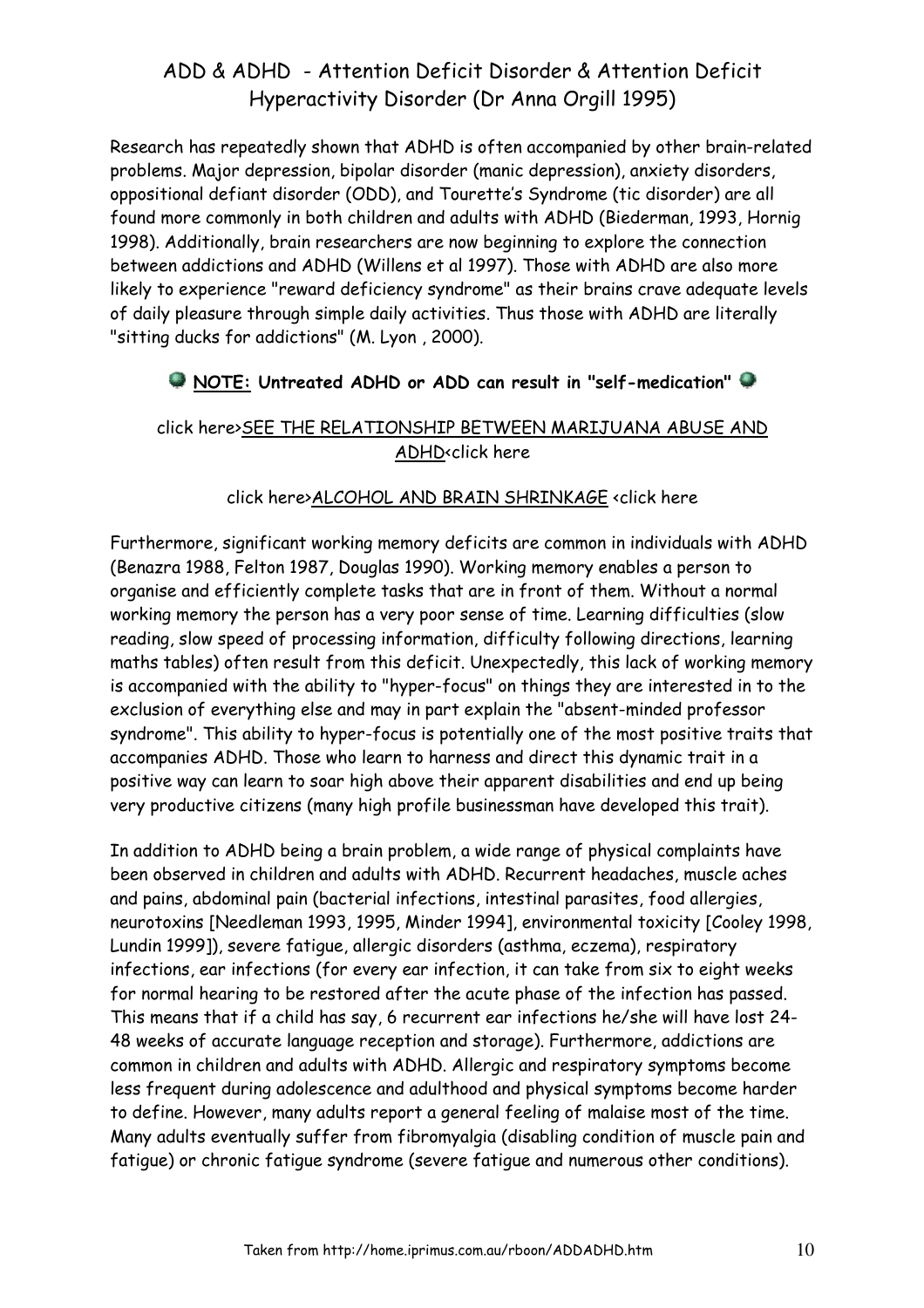These conditions make the conventional (parent, teacher questionnaire and rating scales approach) to the diagnosis and drug oriented management of ADHD far more complicated than with ADHD alone. The drugs used potently increase or decrease the activity of very specific neurotransmitters, which may result in the improvement of some symptoms and no improvement of others or to non-ADHD symptoms worsening (Tourette's syndrome).

## **Implications**

ADD can affect how a person functions at home, at school and socially.

#### At home..

These children demand a lot of attention, easily forget instructions, constantly lose belongings, are disorganised and always on the go. They are often poor eaters and sleepers. Allergies and sensitivities to light, touch and sound are also common. They have difficulty getting on with their siblings and peers, are easily frustrated, and resist changes in routine. Social skills training together with behaviour modification program and dietary intervention are effective strategies to improve harmony in family life.

#### At School...

Learning disabilities e.g. working memory and short-term memory deficits, co-ordination problems, messy handwriting, speech and language difficulties, reading & spelling problems, dyscalculia, visual and auditory processing deficits are often associated with children who have ADD. Short-term memory is crucial to a child's ability to learn and learning can occur without it. Auditory and visual processing problems reflecting immaturity in the Central Nervous System are common. Verbal information tends to "go in one ear and out the other" whilst inefficient visual processing results in copying errors and skipping endings/words during reading. Poor verbal and written expression is another manifestation of short-term memory deficits.

Furthermore, up to 60% of ADD children exhibit some dysfunction in early speech development which includes articulation problems, stuttering, poor construction of sentences (incorrect use of syntax & grammar- nouns, mixing tenses, adjectives, adverbs), and sequential difficulties within words and sentences e.g."psighetti" instead of "spaghetti" or "I ball catch" instead of "I catch the ball". While receptive language develops reasonably well, the child's expressive language skills are often delayed. Speech problems are evident in pre-school children whilst language disorders are more evident in primary aged children.

Co-ordination problems are also frequent in children with ADD. Recent research indicates that those with ADHD, dyslexia and dyspraxia (motor planning problems) are deficient in essential fatty acids (EFA's) (Stordy, 1990). Balancing, posture, throwing, kicking, catching balls, doing up shoelaces & buttons, drawing and handwriting and other eye-hand coordination skills are often poor. Supplementation of EFA's and daily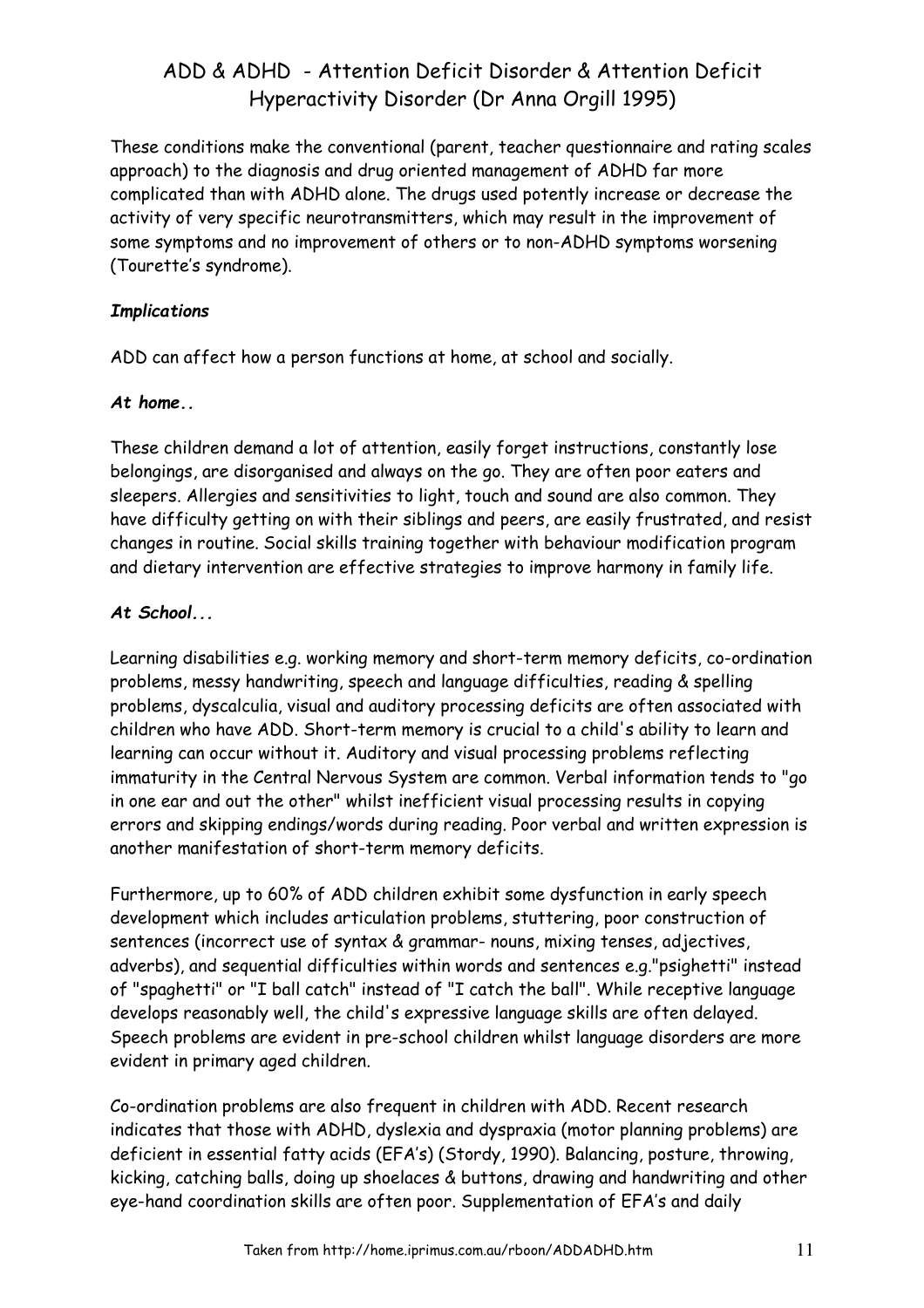exercises to inhibit retained primitive reflexes is suggested in order to ameliorate these symptoms.

Since the child with ADD is unable to sustain attention long enough to retain auditory information and to process it sequentially, there are often large gaps in the acquisition of basic language skills. Effective remediation, which addresses all of the above areas, is vital for these children and may include sound therapy to improve auditory processing disorders.

## Socially...

Children with ADD are often socially immature. Lacking in pragmatic language skills they fail to read the cues of body language and thus making friends and developing satisfactory peer relationships is often difficult for them. Their low tolerance for frustration leads to temper tantrums or sulking. Inflexibility and inability to adjust to changes in the environment may be so pronounced that they are unable to make decisions and abide by them.

Self-esteem problems are both primary and secondary in children with ADD. They do not develop an appropriate self concept (because of brain dysfunction) and have difficulty relating to their family and peers. The lack of achievement in scholastic, sporting or social circles further exacerbates the primary problem, so that by adolescence they are at greater risk of being influenced by peer pressure. Being easily led and set up by their peer group, they are consequently more prone to find themselves in trouble. Feelings of inadequacy, anxiety and depression are therefore more common. As many as 30% will go on to develop Conduct Disorder or Oppositional Defiant Disorder.

## ADHD as a Strength

The individual with ADD often possesses very positive and desirable qualities. However, these are often forgotten or overlooked as most of the attention is focused on the negative features of his behaviour and personality.

Some people with ADHD may appear blase, indifferent, self centred or even hostile when they are simply confused or unaware of what is going on around them . They may be angry or may withdraw, both responses causing interpersonal damage. Other ADHD individuals can be unusually empathic, intuitive, compassionate and creative. It is as if somewhere in that tangled brain circuitry there is a special capacity to see into people and situations. They can be loving and caring especially to younger children and animals. They can also be kind and generous in friendship.

ADD individuals may be very intelligent, talented and creative in the fields of writing, art and computers. Their energy, physical strength, athletic abilities, skills and playfulness enable them to become involved in many different pursuits which can result in excellent work in the areas of hobbies and sports. Lateral thinkers, sensitive and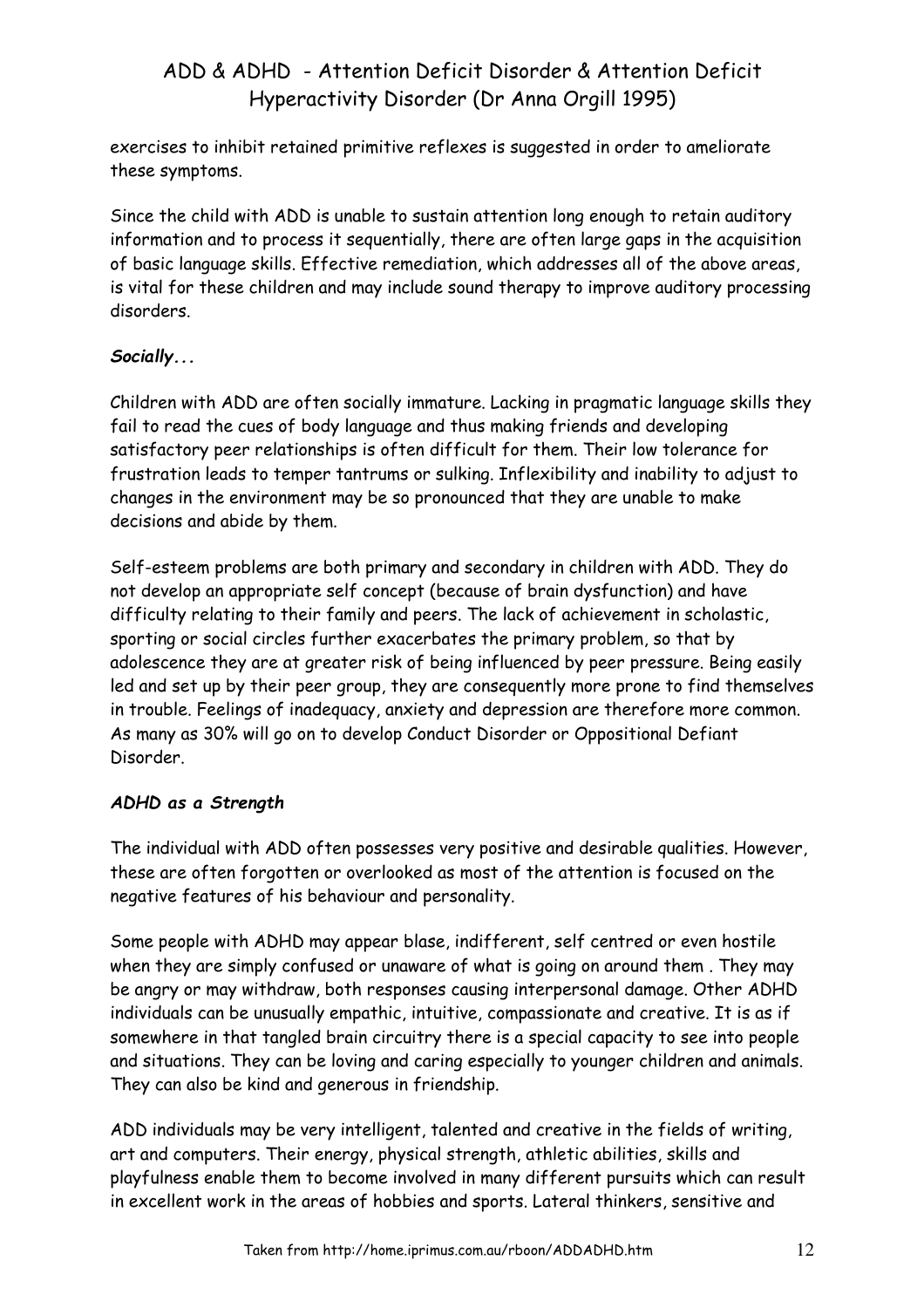creative, they can also be competitive, vigorous and ambitious. These strengths could result in many great ideas as they use their inquisitive and inquiring mind.

This may explain why ADHD is common among people with Type A personalities working in high energy/stimulus fields such as the performing arts, selling, advertising, sports any high pressure, high stimulus kind of work. These professions allow for the actionoriented, bottom- line individual who likes lots of projects running simultaneously as well as allowing the expression of passion, emotions, impulsivity and thrill seeking.

Furthermore, several elements of the ADHD mind favour creativity (Hallowell & Ratey 1994). A working definition of creativity is the tendency to see life's elements in new ways, to combine personal experiences into new forms, to give shape to new ideas. These elements include:

1. Having a greater tolerance for chaos than most. For all the problems it can pose, it can also assist the creative process. In bearing with the tension of the unfamiliar and unknown, one can enable something new to come into existence. The very uncertainty with which ADHD people react to most stimuli allows for the messages to metamorphose before they solidify in the mind. This tendency to get things confusedso often the bedevilment of the ADHD brain- can enhance creativity.

2. Impulsivity. It could be said that creativity is impulsivity gone right. Creative thoughts happen unscheduled. Ideas and thoughts appear out of nowhere, on the wings of impulse. Nowhere is where most ADHD people live all of the time.

3. Hyperfocus. This capacity is often overlooked. Attention deficit is a misnomer. The difficulty is one with attention inconsistency. A child can be absorbed for hours on a model airplane or an adult can be obsessed with the completion of a project.

4. "Hyper-reactivity of the ADHD mind" (Barkley). People with ADHD are always reacting, even when they look calm and sedate they are usually churning inside, moving this piece of data and putting the idea on the fire to burn. Such hyper-reactivity enhances creativity because it increases the collisions in the brain. Each collision has the potential to create new light, new matter. The trick for the ADHD person is to harness these processes productively. Some people spend a life time trying. They burst with creative energy but like a live wire without a socket to plug into, they dispel their energy unchallenged. The challenge is to manage them in positive ways, to encourage them to use their assets and strengths to their advantage, and to guide them to achieve their potential.

## Management and Interventions

Given the variety and magnitude of possible behaviours it is inconceivable to prescribe a panacea for the management of ADHD. Each case presents its own problems and requires its own solutions. Depending on the severity of symptoms and complexity of the situation, the management may last from a few sessions to several years.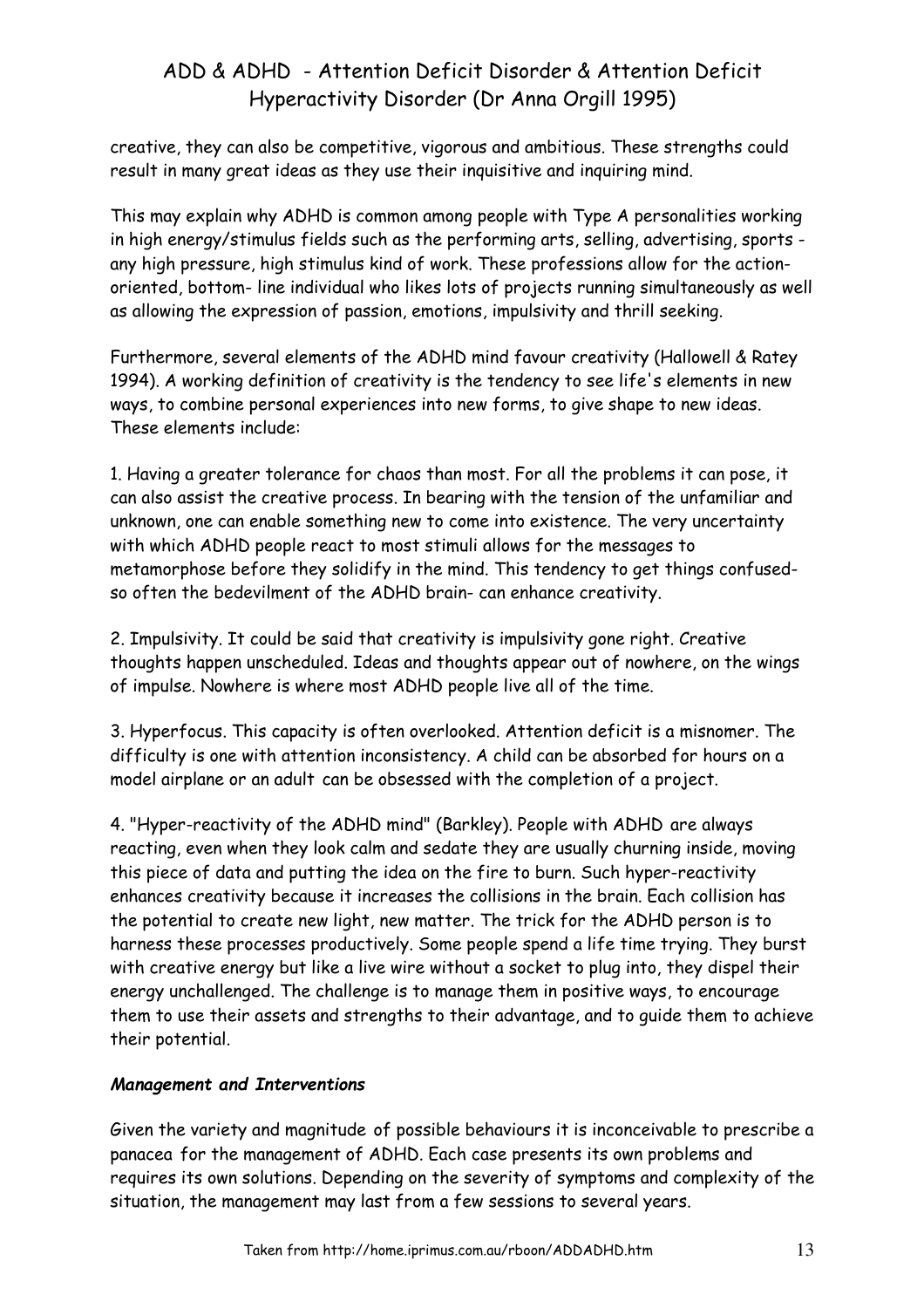Stimulant medication was first used in the management of ADHD in 1937 and Ritalin has been used since 1957. Dextroamphetamine and Methylphenidate (Ritalin) are mainly used in the management of ADHD. These are effective in over 80% of ADD children in the short term. While they do not cure ADHD, they improve some of the symptoms and can sometimes make other symptoms worse (Williamson 1997). Other non-stimulant drugs eg. Clonidine (Catapres), Imipramine (Tofranil), Desipramine (Pertofran) and Moclobernine (Aurorix) are either used alone or in combination with the stimulants.

"Long-term studies indicate that a multi-modal interventioanl approach is necessary to achieve significantly improved outcomes for ADHD children. These studies indicate that psychostimulants alone do not improve the outcomes for most ADHD children. The data suggests that there may be a serious underutilisation of other interventional modalities and that the medical community may not be meeting the needs of many ADHD children. More promising outcomes have been reported when multimodal approaches are used in the management of ADHD. However, data on physician prescribing practices imply that few pediatricians provide treatment other than phamacotherapy with psychstimulants."

(http://www.brainwavescenter.com/library/dea/dea2b.htm)

ADHD and its comorbidities are lifelong disabilities and will require adequate and effective ongoing multi-modal management and support. The management of ADHD must target both the ADHD and the comorbidities. A biopsychosocial approach such as the functional medicine model provides maximum benefit and no harm. When the principles of functional medicine are properly applied a wide array of the above mentioned symptoms may all improve or completely resolve. Functional medicine seeks to correct and resolve the underlying factors that have led to the symptoms in the first place. As Michael Lyons puts it ….. "the most important key in the management of ADHD lies not in the masking of symptoms, but rather in systematically uncovering and treating the underlying medical problems which are the heart of the this disorder" (p 50, Healing the Hyperactive Brain).